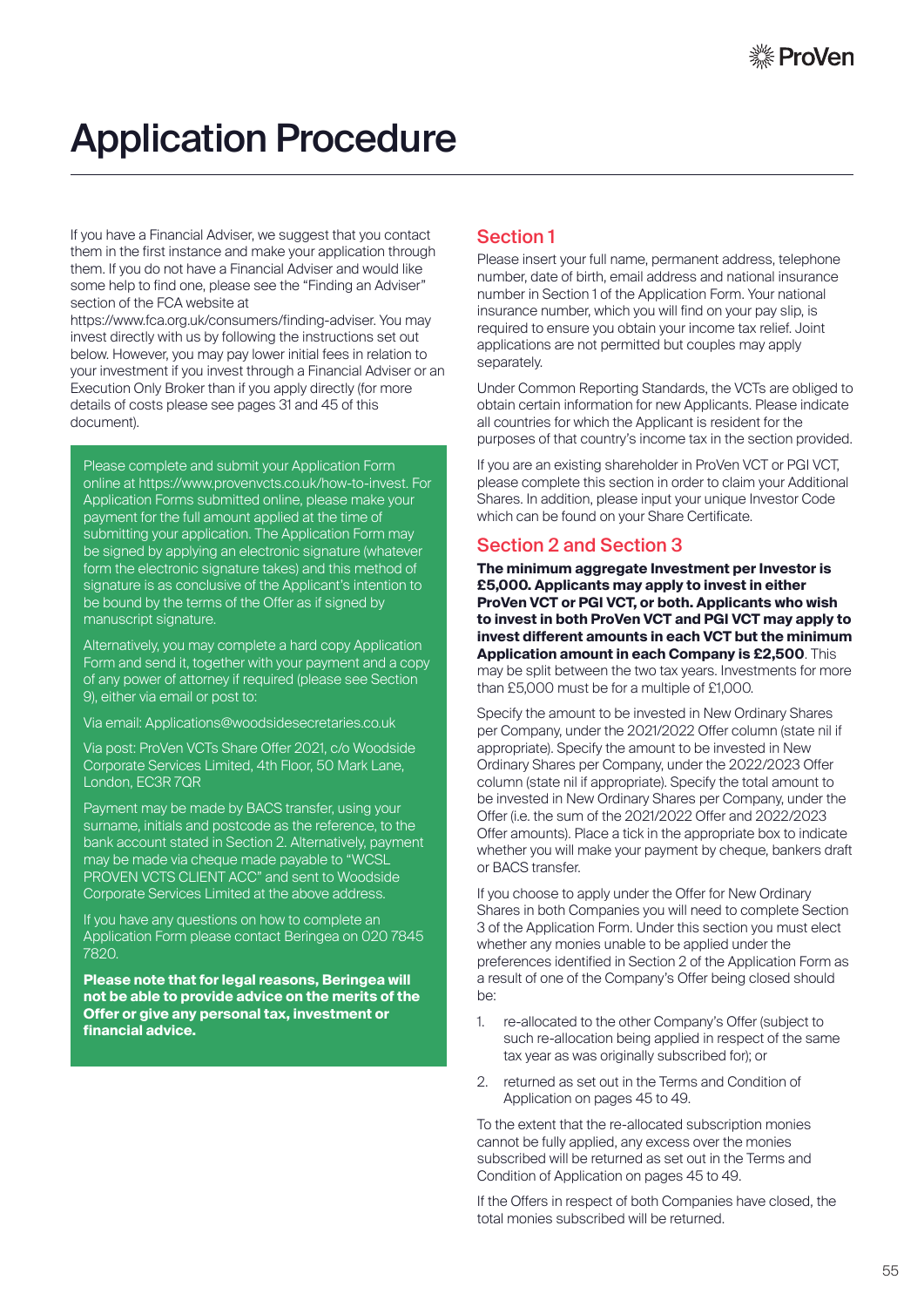#### **Cheques should be made payable to "WCSL PROVEN VCTS CLIENT ACC" and crossed "A/C Payee only".**

Payment by BACS transfer should be made to the relevant account as follows, **using your surname, initials and postcode as the reference**:

| Bank:           | Bank of Scotland            |
|-----------------|-----------------------------|
| Account Name:   | WCSL PROVEN VCTS CLIENT ACC |
| Sort Code:      | 80-20-00                    |
| Account Number: | 10451468                    |

All payment should be made by means of a UK clearing bank cheque drawn in your name on an account in your name or by BACS transfer from an account in your name and must relate solely to this application.

Beringea will undertake a search with Smartcredit Limited (trading as Smartsearch) for the purpose of verifying your identity. To do so Smartcredit Limited may check the details you supply against any particulars on any database (public or otherwise) to which they have access. They may also use your details in the future to assist other companies for verification purposes. A record of the search will be retained for as long as necessary to fulfil Beringea's legal obligations under the Money Laundering Regulations.

### Section 4

If you would like your New Ordinary Shares to be issued directly in the name of your nominee through CREST, please complete your nominee's details in Section 4.

## Section 5

Please tick the relevant box to indicate whether:

- (i) you have been advised on your Application by a Financial Adviser; or
- (ii) you are applying through an Execution Only Broker who has not given you advice in relation to your Application; or
- (iii) you are making an Application directly to the Company, i.e. not through an intermediary.

In the case of (i) above, please insert the amount of the fee you have agreed with your Financial Adviser, inclusive of VAT if applicable, in the box provided for this purpose. Please note that in the case of (ii) trail commission is not available on investment platform services.

# Section 6

The Companies would like to communicate with you electronically in respect of your shareholding in the Company. This increases the speed of communication, saves you time and reduces print and distribution costs and our impact on the environment. The articles of association of each Company provides for the use of electronic communications to provide information to Shareholders, including by making documents or information available on a website.

The Companies intend to publish future shareholder communications, such as the annual and half-year reports, on the ProVen VCTs' website. Shareholders will normally be notified by post each time such information is published. If you would prefer (a) to receive notification by email, or (b) to continue to receive hard copies of shareholder information, please tick the appropriate box in Section 6.

If you wish to receive postal notification of publication of the Company's shareholder communications on the Companies' website then you do not need to tick either box.

## Section 7

Please tick the box in Section 7 if you want Beringea to send you information about the progress of the Companies and other marketing material relevant to the Companies. If you do not tick the box you will continue to receive notifications when shareholder communications, such as the Company's annual report, are published on the ProVen VCTs' website (or hard copy documents if you have elected to receive these in Section 6).

#### Section 8

#### **N.B. PLEASE COMPLETE ONLY ONE OF SECTIONS 8A & 8B**

Please complete the mandate instruction in Section 8A if you wish to participate in the Dividend Reinvestment Scheme **OR** please complete the mandate instruction in Section 8B if you wish to have dividends paid directly into your bank or building society account.

#### Section 9

Read the declaration below and sign and date the Application Form. The Application Form may be signed by applying an electronic signature (whatever form the electronic signature takes) and this method of signature is as conclusive of the Applicant's intention to be bound by the terms of the Offer as if signed by manuscript signature.